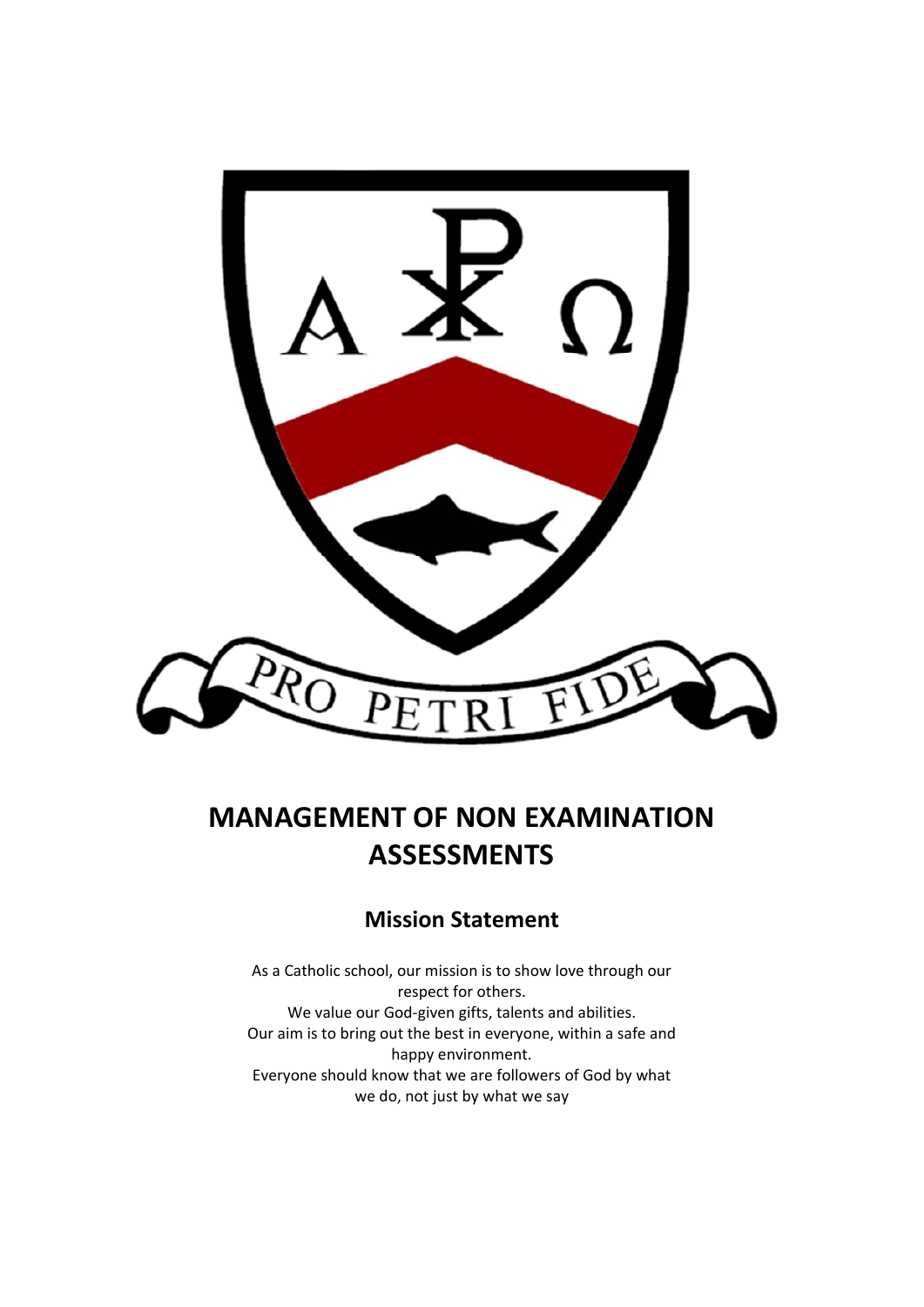- 1. Exam responsibilities
- 2. Keeping Materials Safe
- 3. Task Setting
- 4. Task Taking
- 5. Task Marking
- 6. Candidate Malpractice
- 7. Results, enquiries about results (EARs) and access to scripts (ATS)
- 8. Access Arrangements
- 9. Risk Assessment

Changes to GCSEs and the introduction of non‐examination assessment for GCSEs have been in place since September 2015.

Non examination assessment is a new form of internal assessment that replaces coursework and controlled assessment in GCSEs. It encourages a more integrated approach to teaching, learning and assessment and enables teachers to confirm that students carried out the work involved. As the name suggests, it applies increased control over assessment of students' work at three critical points:

- Task setting teachers can choose from a wide range of tasks set by the awarding bodies
- Task taking there are several levels (and types) of supervision under which assessment can take place, depending on the skills involved; generally this will be done by subject teachers in regular lesson time.
- Task marking awarding bodies provide mark schemes or criteria

Non examination assessments may take place at any time during the course, however, centres must ensure that the non‐examination assessment task issued to candidates is appropriate to the year in which the assessment will be submitted to the awarding body.

# **All** centre staff must read and abide by the JCQ publication "Instructions for Conducting Non examination assessments".

The purpose of this exam policy is:

- To ensure the planning and management of non‐examination assessments are conducted efficiently and in the best interest of candidates
- To ensure the operation of an efficient exam system in relation to controlled assessments with clear guidelines for all relevant staff.

It is the responsibility of **everyone** involved in the centre's exam processes to read, understand and implement this policy

# **1. Exam Responsibilities**

#### **1.1 Head of Centre/Leadership and Management Team**

- Overall responsibility for the college as an exam centre
- Is accountable for the safe and secure conduct of non‐examination assessments. Ensure assessments comply with the JCQ guidelines and awarding bodies' subject‐specific instructions
- Map overall requirements for the year: timing, operation, facilities etc
- At the start of the academic year, begin coordinating with Head of Departments to schedule non examination assessments (it is advisable that non examination assessments be spread throughout the academic years of Key Stage 4.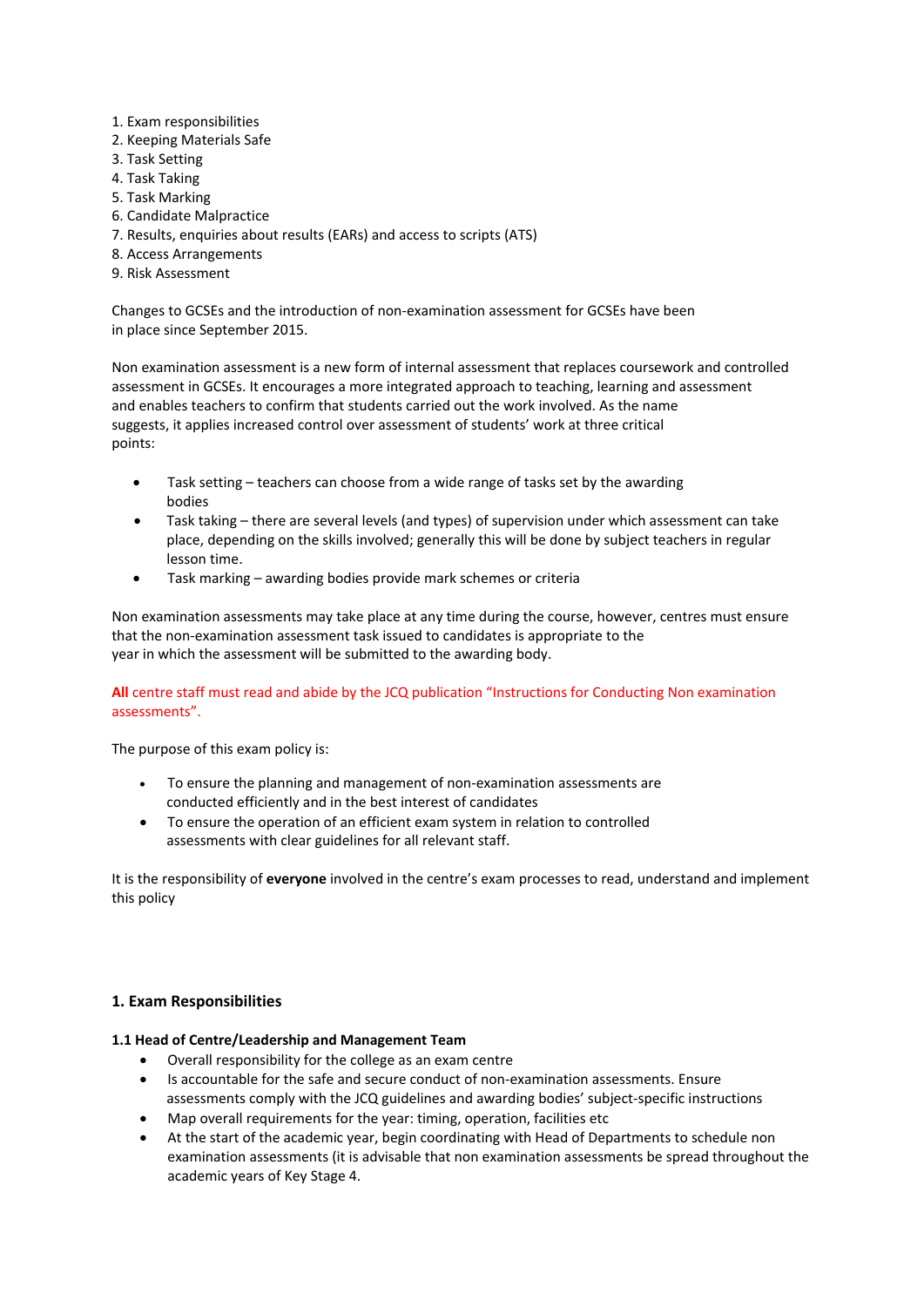# **1.2 Exams Officer**

- Enter students for individual units, whether assessed by non-examination assessment internally or externally assessed, external exam or on‐screen test, before the deadline for final entries.
- Enter students' cash‐in codes for the terminal exam series.
- Where confidential materials are directly received by the Exams Officer, to be responsible for receipt, safe storage and safe transmission, whether in CD or hard copy format.
- On the few occasions where non examination assessment cannot be conducted in the classroom, arrange suitable accommodation where non examination assessment can be carried out, at the direction of LMT
- Create, publish and update an internal appeals policy

# **1.3 Heads of Department**

- Decide on the awarding body and specification for a particular GCSE.
- Ensure that at least 40% of overall assessment (controlled and/or external) is taken in the exam series in which the qualification is certificated, to satisfy the terminal assessment requirement in accordance with the awarding body specification.
- Standardise internally the marking of teachers involved in assessing an internally assessed component.
- Ensure that individual teachers understand their responsibilities with regard to non examination assessment.
- Ensure that individual teachers understand the requirements of the awarding body's specification and are familiar with the relevant teachers' notes, and any other subject specific instructions.
- Where appropriate, develop new assessment tasks or contextualise sample awarding body assessment tasks to meet local circumstances, in line with awarding body specifications and control requirements.
- Inform the Exams Officer when a non-examination assessment will take place so a record can be kept using the Non examination assessment Record

#### **1.4 Teachers**

- Understand and comply with the general guidelines in the JCQ publication "Instructions for conducting non examination assessments".
- Understand and comply with the awarding body specification for conducting non examination assessments, including any subject specific instructions, teachers' notes or additional information or the awarding body's website.
- Supply to the Exams Officer details of all unit codes for non-examination assessments.
- Obtain confidential materials/tasks set by awarding bodies in sufficient time to prepare for the assessments and ensure that such materials are stored securely at all times.
- Supervise assessments (at the specified level of control). Undertake the tasks required under the regulations, only permitting assistance to students as the specification allows.
- Ensure that students and supervising teachers sign authentication forms on completion of an assessment.
- Mark internally assessed components using the mark schemes provided by the awarding body. Submit marks through the Exams Officer to the awarding body when required, keeping a record of the marks awarded.
- Retain candidates' work securely between assessment sessions (if more than one).
- Post-completion, retain candidates' work securely until the closing date for enquiries about results. In the event that an enquiry is submitted, retain candidates work securely until the outcome of the enquiry and any subsequent appeal has been conveyed to the centre.
- Ask the SENCO for any assistance required for the administration and management of access arrangements.

#### **1.5 SENCO**

Work with teaching staff to ensure requirements for support staff are met.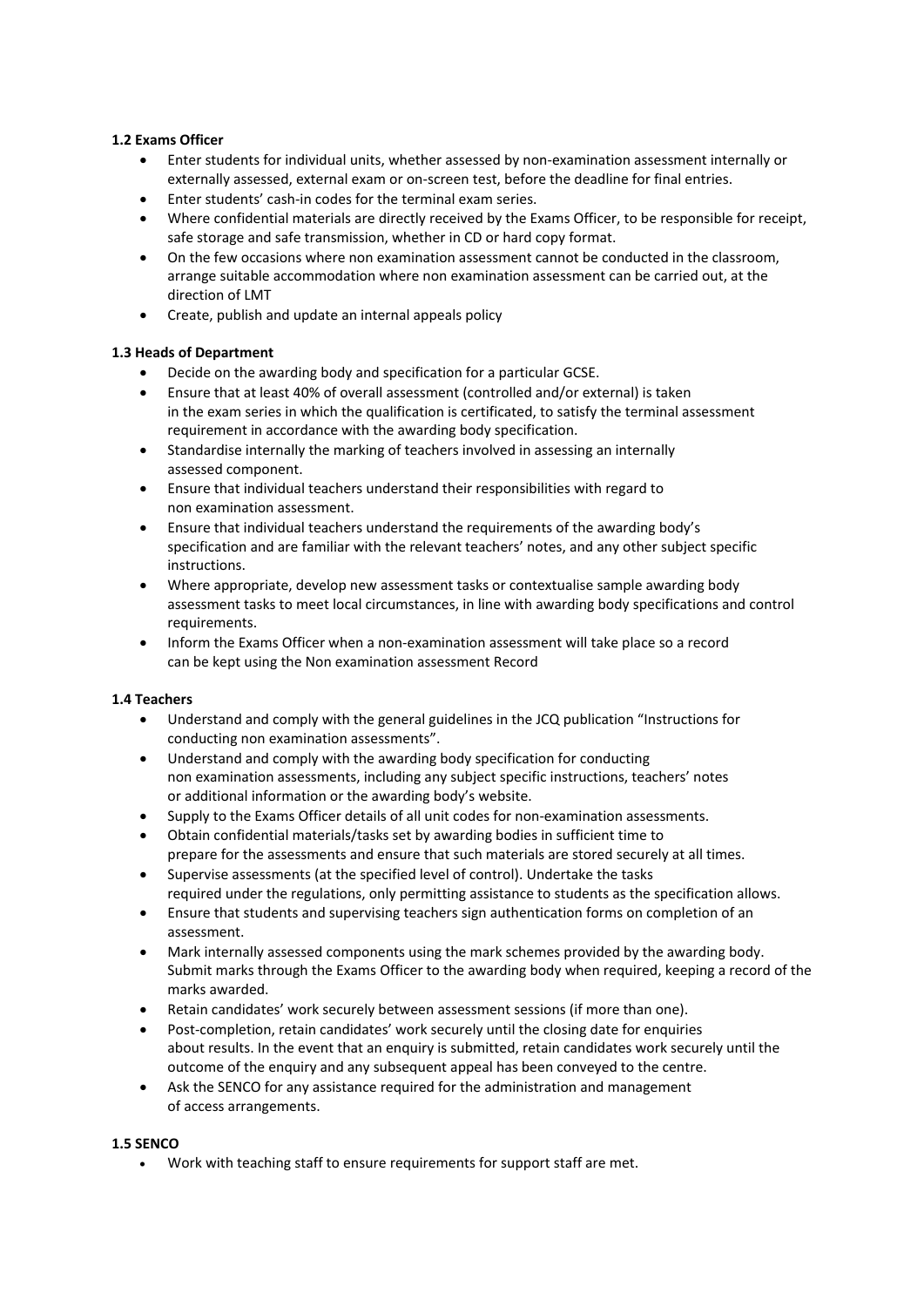# **2. Keeping Materials Secure**

#### **2.1 Assessment Tasks**

Head of Departments are responsible for appropriate security arrangements for the assessment materials issued by the awarding body. These must be kept secure throughout the

- assessment process. These will normally be made available in one of the following ways:
	- As electronic files to download from the awarding body's website
	- On a password protected CD which will, in most cases be sent to the Exams Officer
	- In a printed form

# **2.2 Candidates' Work for Assessment**

Candidates' work for assessment must be stored securely by subject departments. Secured storage is defined as a secure locked steel cabinet, a metal cabinet or similar cabinet. Where there is a practical need, secure storage may be defined as classrooms being locked from the end of one session to the start of the next. This alternative may be implemented on practical grounds given the nature of the assessment, the need to allow work to dry overnight, or the size or delicacy of some items of work.

# **3. Task Setting**

Non examination assessment tasks will take many different forms. Evidence of participation that may be appended to the candidate's final work may include printouts, copies of presentations, charts, photographs, letters, artefacts, videos, recordings or transcripts of interviews, CDs or DVDs. Where tasks are set by the awarding body, guidance will be provided to help teachers contextualise the task to best suit and help them to apply the marking criteria.

Head of Departments must ensure that all candidates know the assessment criteria which they are expected to meet. Specifications usually explain the criteria in detail, but candidates may require some further explanation by subject teachers to fully understand the nature of the skills which they are expected to demonstrate. Any explanation given by teaching staff must be general and not specific to a candidates work.

#### **4. Task Taking**

Supervision can be:

- Formal (high level of control)
- Informal (medium level of control)
- Limited (low level of control)

It is the responsibility of all teaching staff to understand what the above terms mean in respect to your subject specification.

Head of Departments must ensure that individual teachers understand their responsibilities with regard to non examination assessment and the level of supervision required. All assessments must be logged with the date and time of each assessment, candidates present and absent, and a log of any incidents which occur.

Subject teachers must also ensure that candidates confirm that work they submit for assessment is their own. Each student must sign a declaration before submitting their work for final assessment. In addition subject teachers must also confirm to the awarding body that all of the work submitted for assessment was completed under the required conditions and that the work is solely that of the individual candidate concerned.

Teachers should be able to accommodate the occasional absence of a candidate by ensuring that an opportunity is given to them to make up the missed non examination assessment. An alternative supervised session may be organised for such candidates.